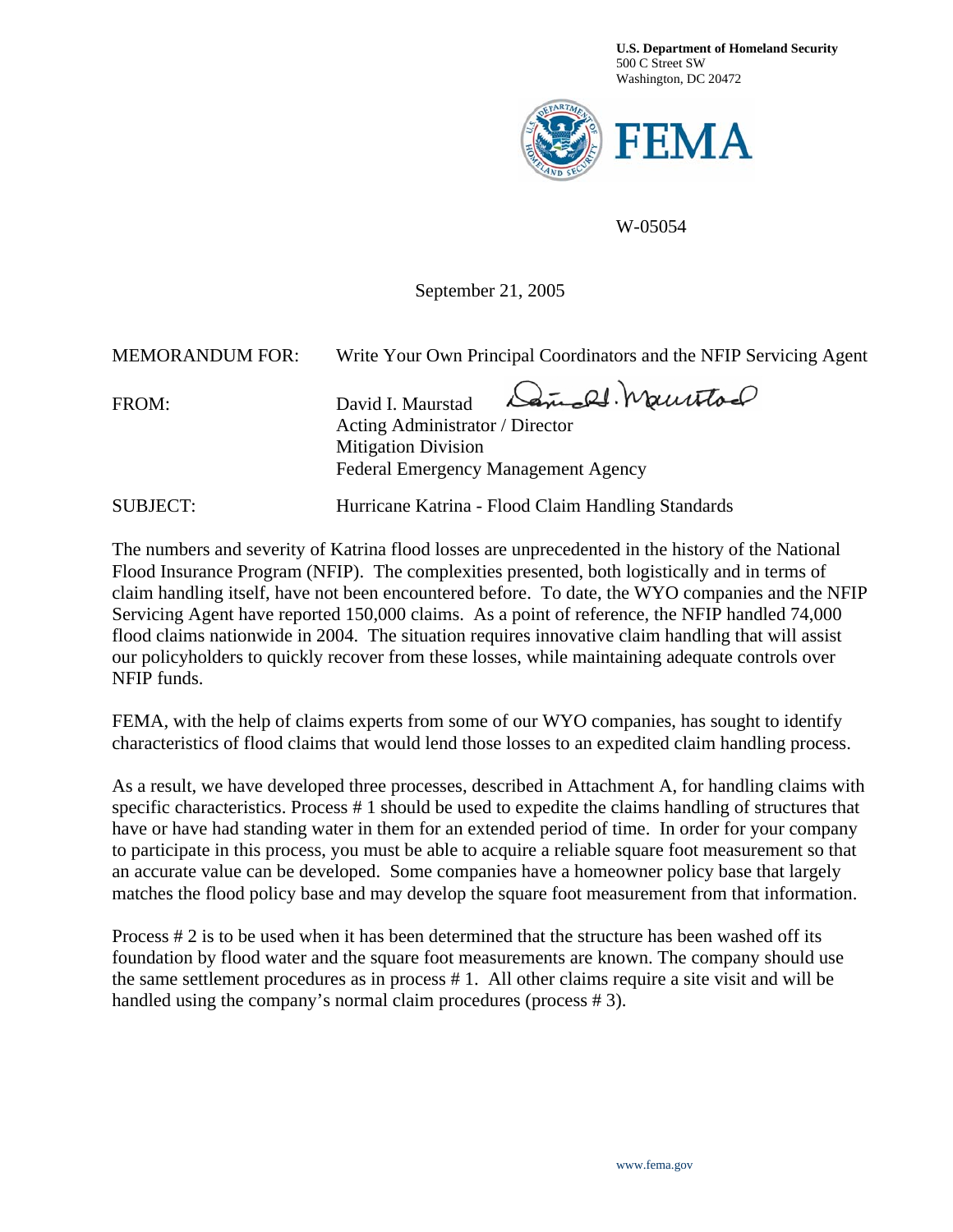Hurricane Katrina – Flood Claim Handling Standards September 21, 2005 Page 2

As part of a separate e-mail to individual companies, we will provide depth data that includes three sets of data identified by the value in the "floodarea" field. One set includes areas that are known to have flooded (identified as "in"). The second set includes areas that may have flooded (identified as "near0"). The third set includes areas that did not flood to the best of our knowledge (identified as "out"). If a company receives a claim for a risk located in an area identified as "out" in the third set, it cannot use process # 1 or # 2.

Attached to this memorandum are three documents:

Attachment A: Description of Katrina Expedited Claim Handling Processes; Attachment B: File Documentation Requirements; and Attachment C: Example of a Valuation Worksheet

The NFIP's general adjusters will be involved in closely monitoring the performance and procedures of the WYO carriers utilizing this process. Their activities will include site visits to field operations and the homes and businesses of insureds.

The existing NFIP fee schedule will be modified for the claims handled by processes # 1 and # 2. The fee will be \$750.00 for each claim + \$400.00 if a site visit is necessary at a later date. Process # 3 will be paid based upon the existing NFIP fee schedule. FEMA will not seek reimbursement from the company when a subsequent review identifies overpayments resulting from the company's proper use of the FEMA depth data and a reasonable method of developing square foot value in concluding claims.

If your company has a method of acquiring reliable square foot measurements and wants to participate in these processes of handling Katrina claims, please reply to Jim Shortley or Tim Johnson at: [James.Shortley@dhs.gov](mailto: James.Shortley@dhs.gov) or [Timothy.Johnson@dhs.gov.](mailto: Timothy.Johnson@dhs.gov) If your company chooses not to participate in process # 1 or # 2, it should still use process # 3 for those circumstances.

Attachments (3)

cc: Vendors, IBHS, FIPNC, WYO Marketing Committee, Government Technical Representative

Suggested Routing: Claims, Marketing, Underwriting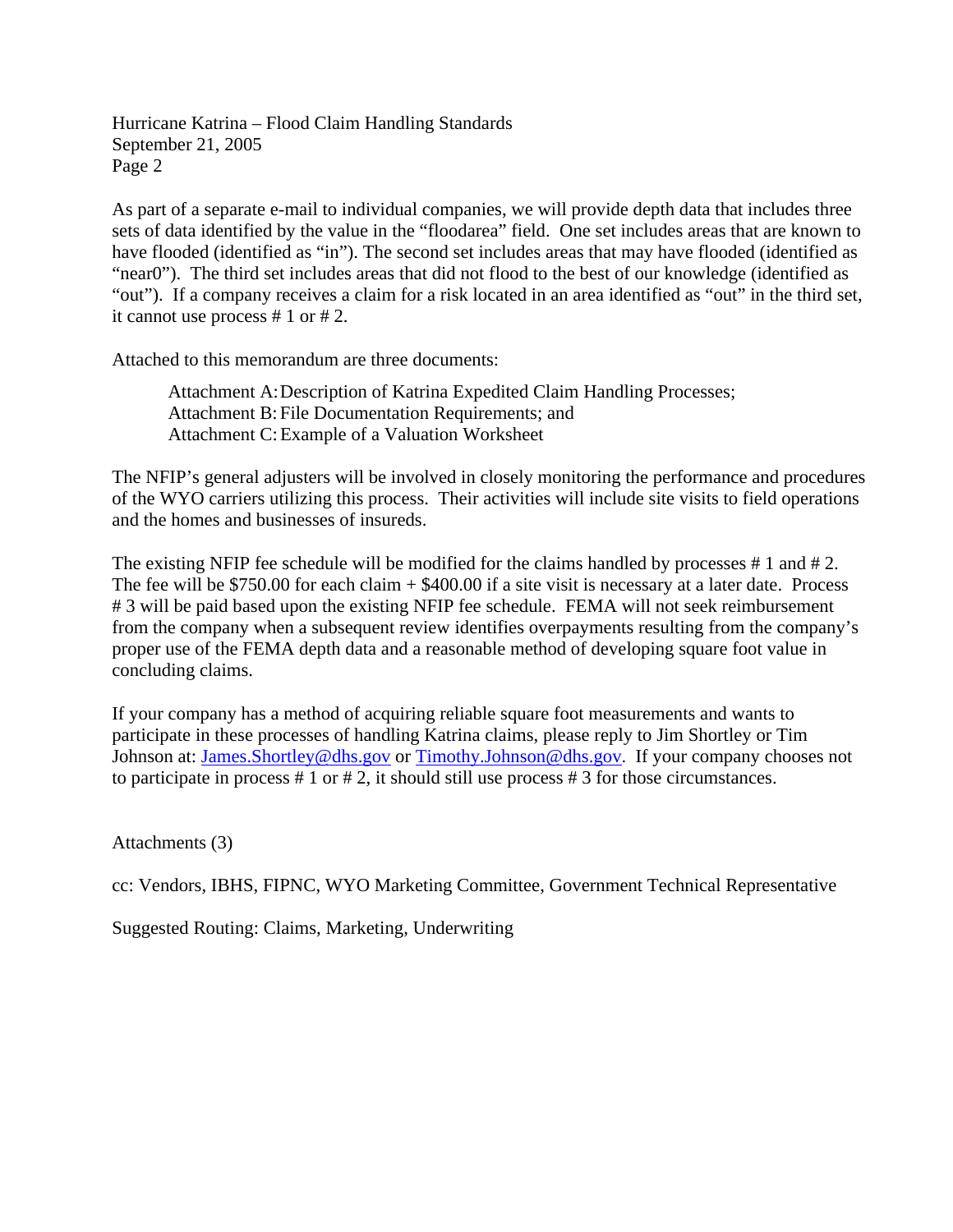### **# 1 APPLIES TO PRE-SELECTED AREAS**

WYO carriers will utilize available depth data to determine areas of standing water. A site inspection would not be required.

The process uses flood depth data to identify structures that have been severely impacted. Depth data will be furnished by FEMA for the area of flooding caused by failure of the levees in the New Orleans area, resulting in flooding from Lake Pontchartrain. The depth data is being provided relative to the prevailing ground level at the risk. In addition, the flood elevation is estimated to be 2.7 feet relative to National Geodetic Vertical Datum (NGVD29). These water depths were at this level for at least five days.

Using the flood elevation and the depth data provided, the company should be able to determine the depth of the flood waters in the risk. For risks that are not elevation rated, speak with the insured to determine the first floor level of the risk relative to the prevailing ground. This information should be subtracted from the FEMA provided water depth relative to the prevailing ground to calculate the depth of the water in the building. If the resulting depth is a negative number, it is an indication that the risk may not have been flooded. For elevation rated risks, the first floor level relative to NGVD29 should be verified from the elevation certificate information. This information can be subtracted from the 2.7 foot NGVD29 flood elevation to determine depth of water in the building.

The company should use its best judgment, based on the depth and duration of the water in the building, to determine if it is likely that the covered damage exceeds policy limits. If the depth of water in the building is not likely to cause damage in excess of the policy limits the company should proceed based upon # 3.

The risks in selected areas as identified above will be subject to the following claim handling process for the Dwelling form and General Property form of the Standard Flood Insurance Policy. While this is primarily for certain parishes in Louisiana, this process may also be used in other areas if the WYO carrier or NFIP Servicing Agent has a method to determine the damage will exceed policy limits without a site visit.

The insured should be given the option to decline to have their claims processed in this manner. If the insureds accepts this process, but are not satisfied with the settlement offer from this process, the company should proceed based upon # 3.

**Reminder –** The Proof of Loss requirement has been waived as noted in WYO Bulletin W-05040.

#### **BUILDING – DWELLING FORM**

• If known, Insurer will obtain the square foot area of the building from their underwriting records to determine the replacement cost, utilizing the square foot cost determined for the specific geographic area.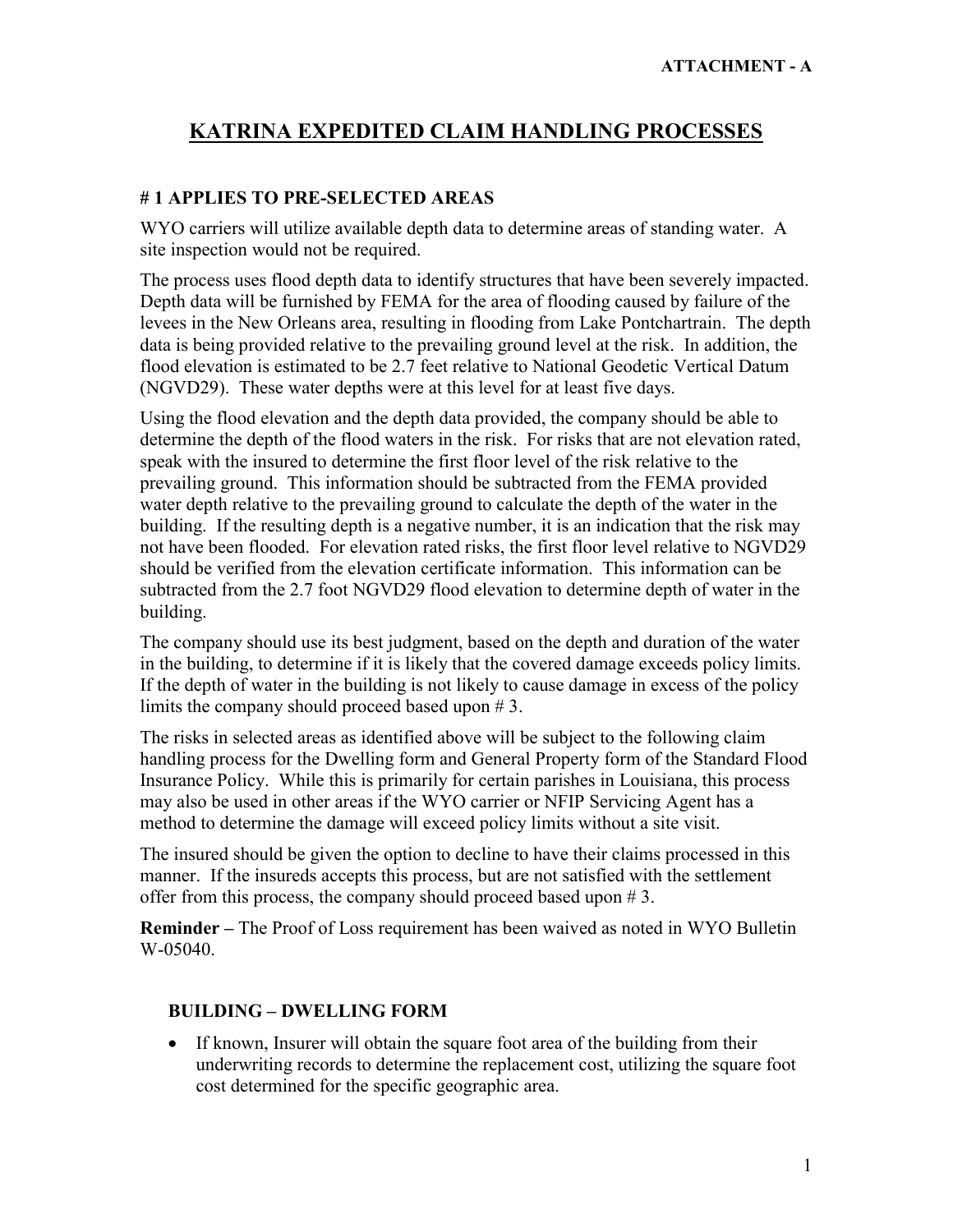- � If square footage is unavailable from the underwriting record, ask insured for the square footage of the property. If the information provided appears incorrect, advise insured a site inspection will be needed. File needs to be documented as to how square footage was determined.
- If RCV or ACV, as appropriate, is more than the limit of liability, pay the limit.
- If the risk is not insured to 80% of value, a detailed discussion will take place with the insureds to determine appropriate depreciation to be applied to the building component categories.

### **CONTENTS – DWELLING FORM\***

- Assist the insured to list major categories of contents (e.g. Appliances, electronics, furniture, clothing, etc.).
- If ACV of the contents exceeds policy limits, issue payment of policy limits.
- � If ACV does not exceed policy limits, issue amount agreed upon with insured.
- Serial and Model numbers for appliances are not required.
- File documentation by the adjuster must reflect how amounts were determined, e.g. # of adults / children in the residence, etc.

### **BUILDING – GENERAL PROPERTY FORM**

- If known, Insurer will obtain the square foot area of the building from the underwriting records to determine the replacement cost, utilizing the square foot cost determined for the specific geographic area.
- � If square footage is unavailable from the underwriting record, ask the insured for the square footage of the property. If the information provided appears incorrect, advise insured a site inspection will be needed. File needs to be documented as to how square footage was determined.
- Determine the age of the building and apply depreciation.
- � If ACV of building is more than the limit of liability, pay the limit.

### **CONTENTS – GENERAL PROPERTY FORM\***

- � Assist insured to list major categories of contents.
- If ACV of contents exceeds policy limits, issue payment of policy limits.
- � If ACV does not exceed policy limits, issue amount agreed upon with insured.
- � Serial and Model numbers for appliances are not required.
- File documentation by the adjuster must reflect how amounts were determined, e.g. # of adults / children in the residence, etc.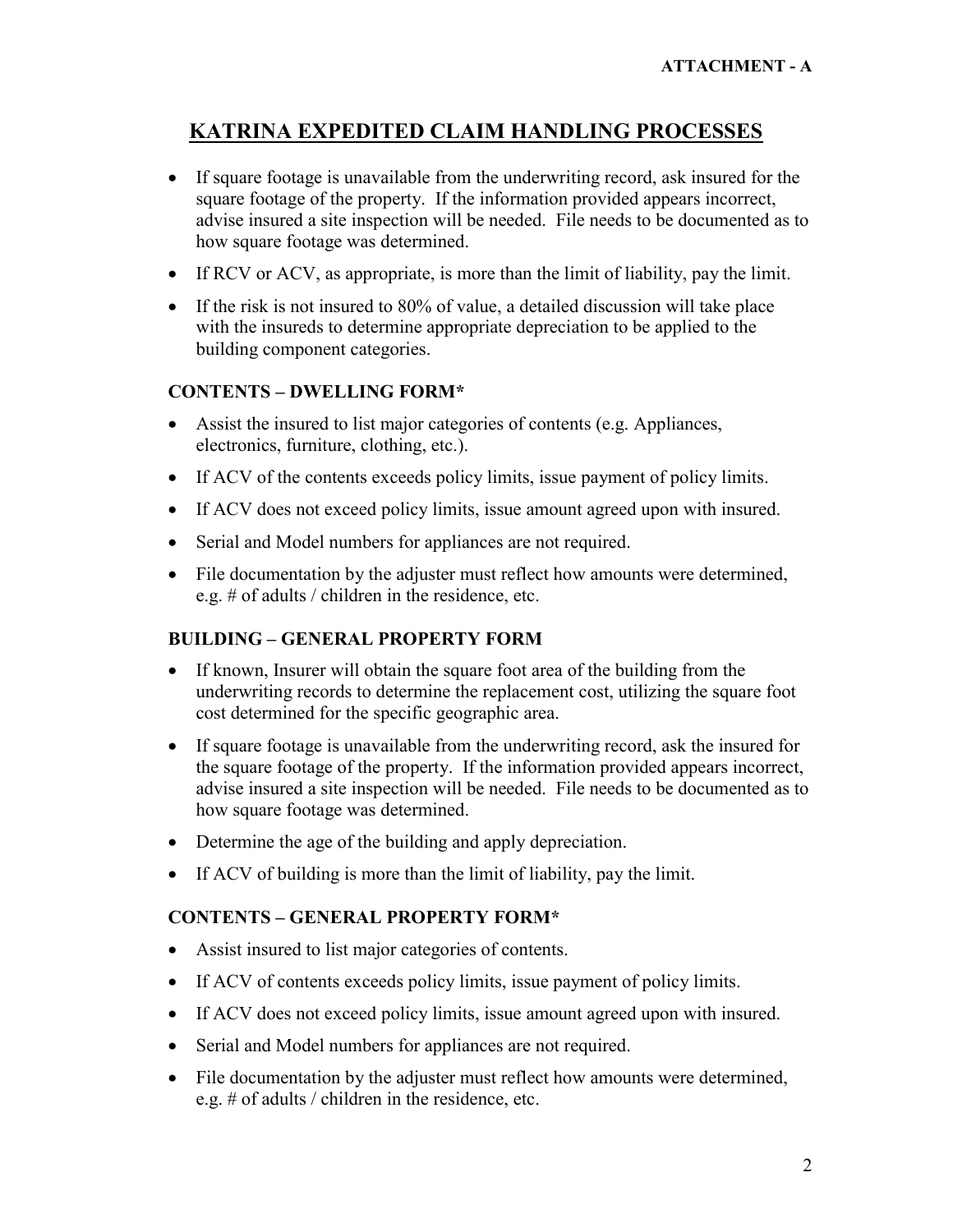### **# 2 - APPLIES TO STRUCTURES WASHED OFF THEIR FOUNDATIONS**

This process is to be used in handling of losses without a site visit, where the covered damages appear to exceed policy limits, where only a slab or pilings remain or where the company can obtain its own flood depth data.

### **BUILDING – DWELLING FORM**

- If known, Insurer will obtain the square foot area of the building from their underwriting records to determine the replacement cost, utilizing the square foot cost determined for the specific geographic area.
- � If square footage is unavailable from the underwriting record, ask insured for the square footage of the property. If the information provided appears incorrect, advise insured a site inspection will be needed. File needs to be documented as to how square footage was determined.
- If RCV or ACV, as appropriate, is more than the limit of liability, pay the limit.
- If the risk is not insured to 80% of value, a detailed discussion will take place with the insureds to determine appropriate depreciation to be applied to the building component categories.

### **CONTENTS – DWELLING FORM\***

- � Assist the insured to list major categories of contents (e.g. Appliances, electronics, furniture, clothing, etc.).
- � If ACV of the contents exceeds policy limits, issue payment of policy limits.
- � If ACV does not exceed policy limits, issue amount agreed upon with insured.
- Serial and Model numbers for appliances are not required.
- File documentation by the adjuster must reflect how amounts were determined, e.g. # of adults / children in the residence, etc.

## **BUILDING – GENERAL PROPERTY FORM**

- � If known, Insurer will obtain the square foot area of the building from the underwriting records to determine the replacement cost, utilizing the square foot cost determined for the specific geographic area.
- If square footage is unavailable from the underwriting record, ask the insured for the square footage of the property. If the information provided appears incorrect, advise insured a site inspection will be needed. File needs to be documented as to how square footage was determined.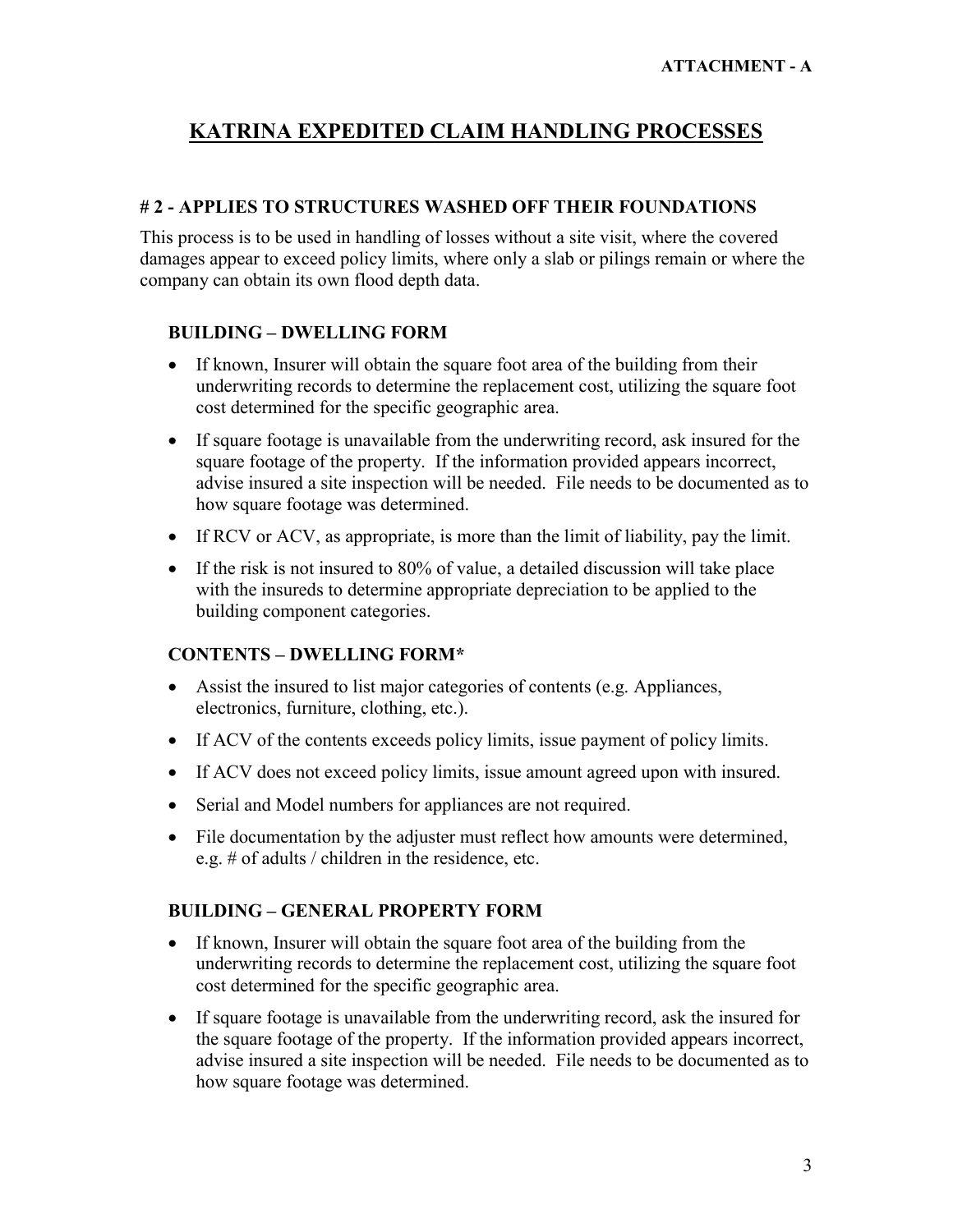- Determine the age of the building and apply depreciation.
- � If ACV of building is more than the limit of liability, pay the limit.

### **CONTENTS – GENERAL PROPERTY FORM\***

- � Assist insured to list major categories of contents.
- If ACV of contents exceeds policy limits, issue payment of policy limits.
- � If ACV does not exceed policy limits, issue amount agreed upon with insured.
- Serial and Model numbers for appliances are not required.
- File documentation by the adjuster must reflect how amounts were determined, e.g. # of adults / children in the residence, etc.

## **# 3 – APPLIES TO ALL OTHER CLAIMS**

#### **BUILDING**

If the claim requires a site visit it will be handled using the company's normal claim procedures.

### **CONTENTS\***

- � Assist insured to list major categories of contents.
- If ACV of the contents exceeds policy limits, issue payment of policy limits.
- � If ACV does not exceed policy limits, issue amount agreed upon with insured.
- Serial and Model numbers for appliances are not required.
- File documentation by the adjuster must reflect how amounts were determined, e.g. # of adults / children in the residence, etc.

**\* The contents portion of a claim file must reflect the basis for the adjuster's determination of the quantity, quality and value of the insured's personal property.**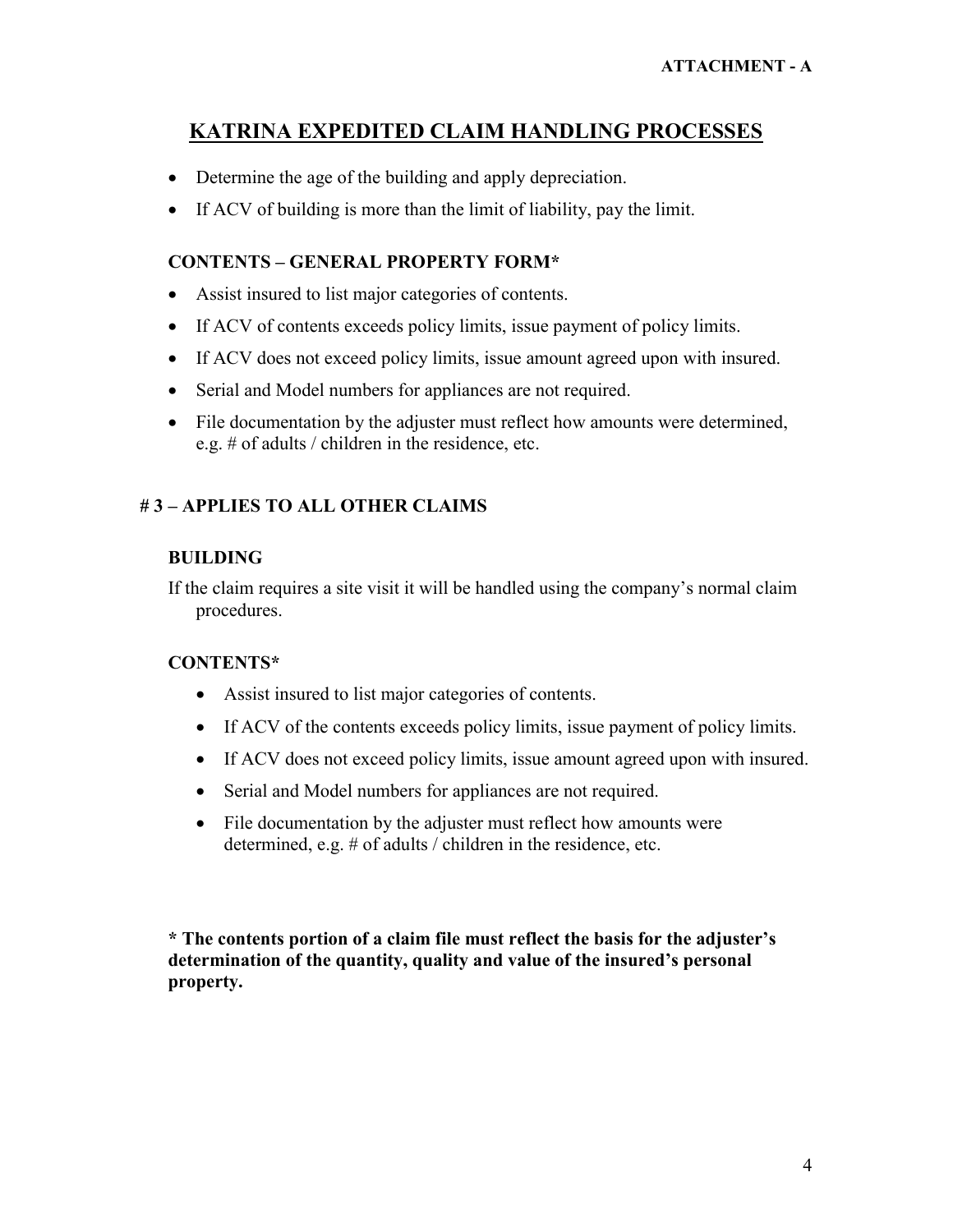

 $\mathbf{v}$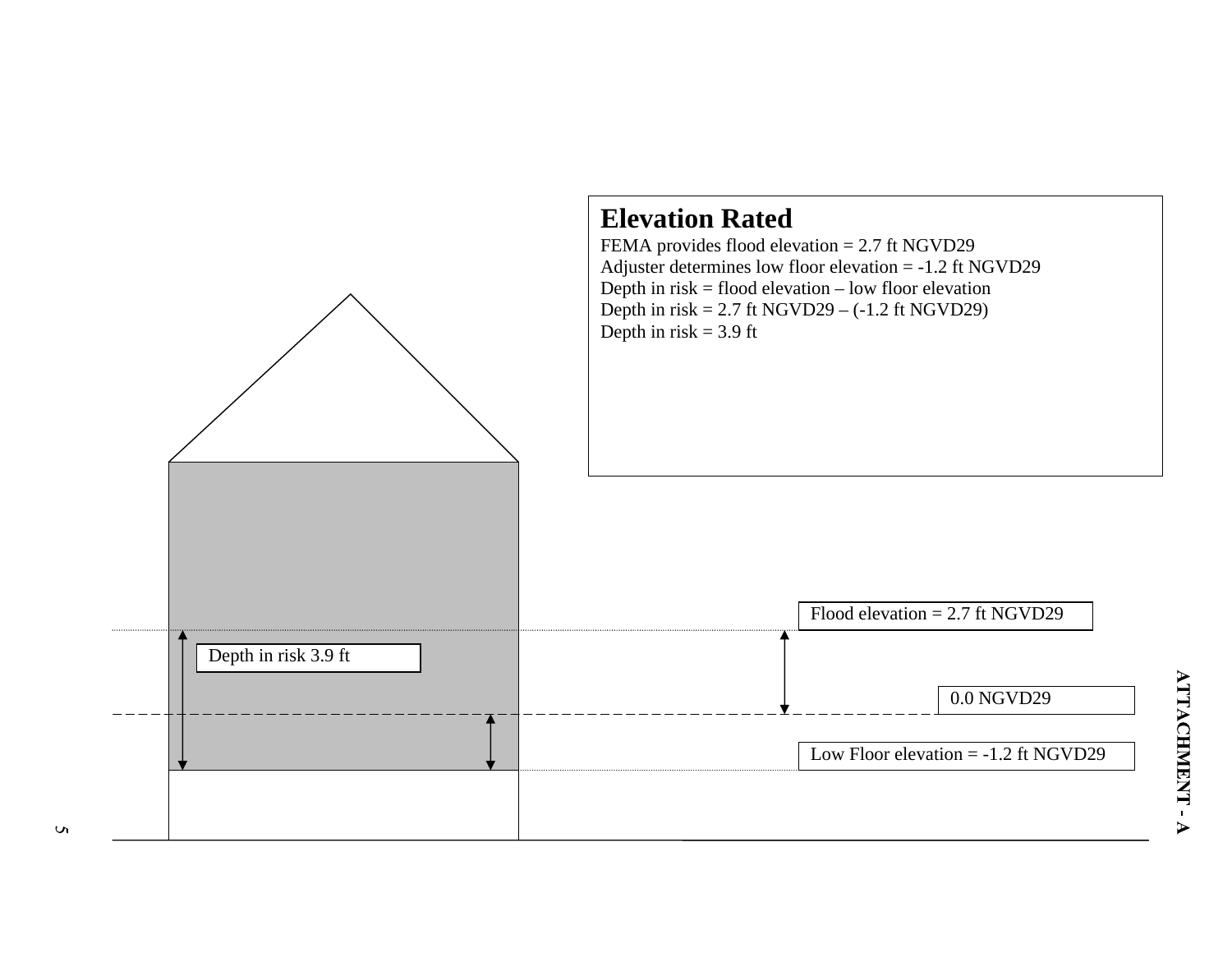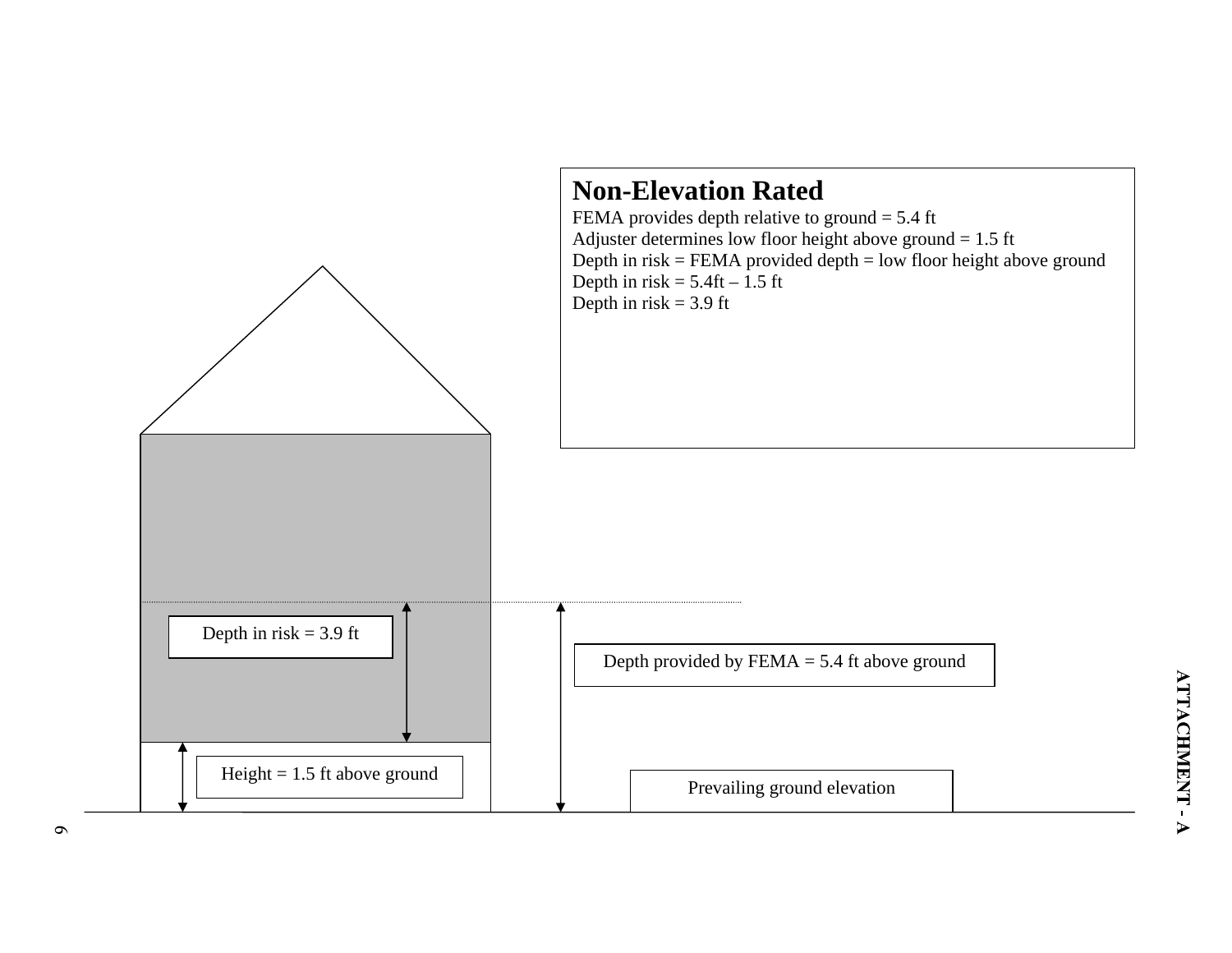# **FILE DOCUMENTATION**

#### **# 1**

- Insured and coverage information
- Activity log
- Adjuster's narrative report
- NFIP final report
- Water Depth data or equivalent
- Valuation worksheet including square footage
- Contents information listed by major categories
- Letter to insured including ICC language

### **#2**

- Insured and coverage information
- Activity log
- Adjuster's narrative report
- NFIP final report
- Company obtained data such as water depths, aerial photographs or the equivalent
- Valuation worksheet including square footage
- Contents information listed by major categories
- Letter to insured including ICC language

#### **# 3**

- Normal Claim Handling Procedure (with the exception that personal property may be grouped)
- Letter to insured including ICC language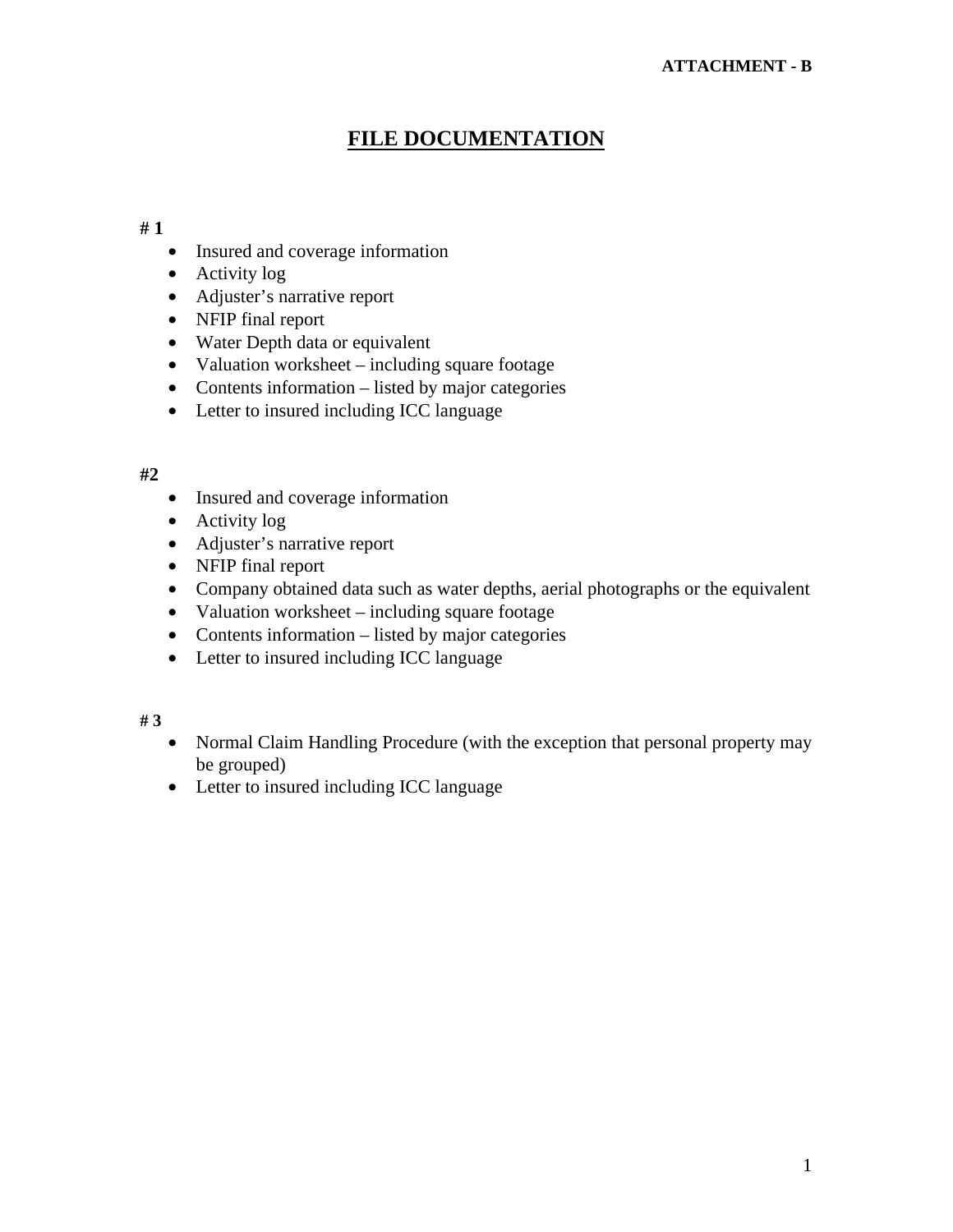### **ATTACHMENT - C**

## **VALUATION WORKSHEET - EXAMPLE -**

## **Policyholder Structure**

| <b>Policy Number:</b>    | 1-2345-6789-0        |  |
|--------------------------|----------------------|--|
| Name:                    | <b>Donald Waters</b> |  |
| <b>Property Address:</b> | 1234 Main Street     |  |
|                          | Hammond, LA 70402    |  |
| Date of Loss:            | 08/29/2005           |  |
| Date Assigned:           | 09/05/2005           |  |

## **Structure Type**

| <b>Configuration:</b>   | 100% - 1 Story        |
|-------------------------|-----------------------|
| Style:                  | Ranch                 |
| <b>Built In:</b>        | 1988                  |
| <b>Purpose:</b>         | <b>Single Family</b>  |
| Sq. Feet:               | 1,500                 |
| <b>Roof Type:</b>       | 70% Gable             |
|                         | 30% Hip               |
| <b>Overall Quality:</b> | Average               |
| <b>Foundation</b>       |                       |
| Shape:                  | L Shape               |
| <b>Construction:</b>    | 100 % Basement        |
| <b>Lot Slope:</b>       | None/Moderate         |
| <b>Foundation:</b>      | 100% Concrete         |
| <b>Room Information</b> |                       |
| <b>Living Space:</b>    | 1 Hallway             |
|                         | <b>1 Living Room</b>  |
|                         | 1 Nook                |
| <b>Bedrooms:</b>        | <b>3 Bedrooms</b>     |
| <b>Kitchen:</b>         | 1 Kitchen             |
| <b>Bathrooms:</b>       | 2 Full Baths          |
| <b>Utility/Closets:</b> | <b>1 Laundry Room</b> |
|                         | <b>1 Linen Closet</b> |
|                         | 1 Pantry              |
|                         | <b>1 Utility Room</b> |
|                         | 1 Walk-in Closet      |
| Garage                  | 1 Two-Car Garage      |
|                         |                       |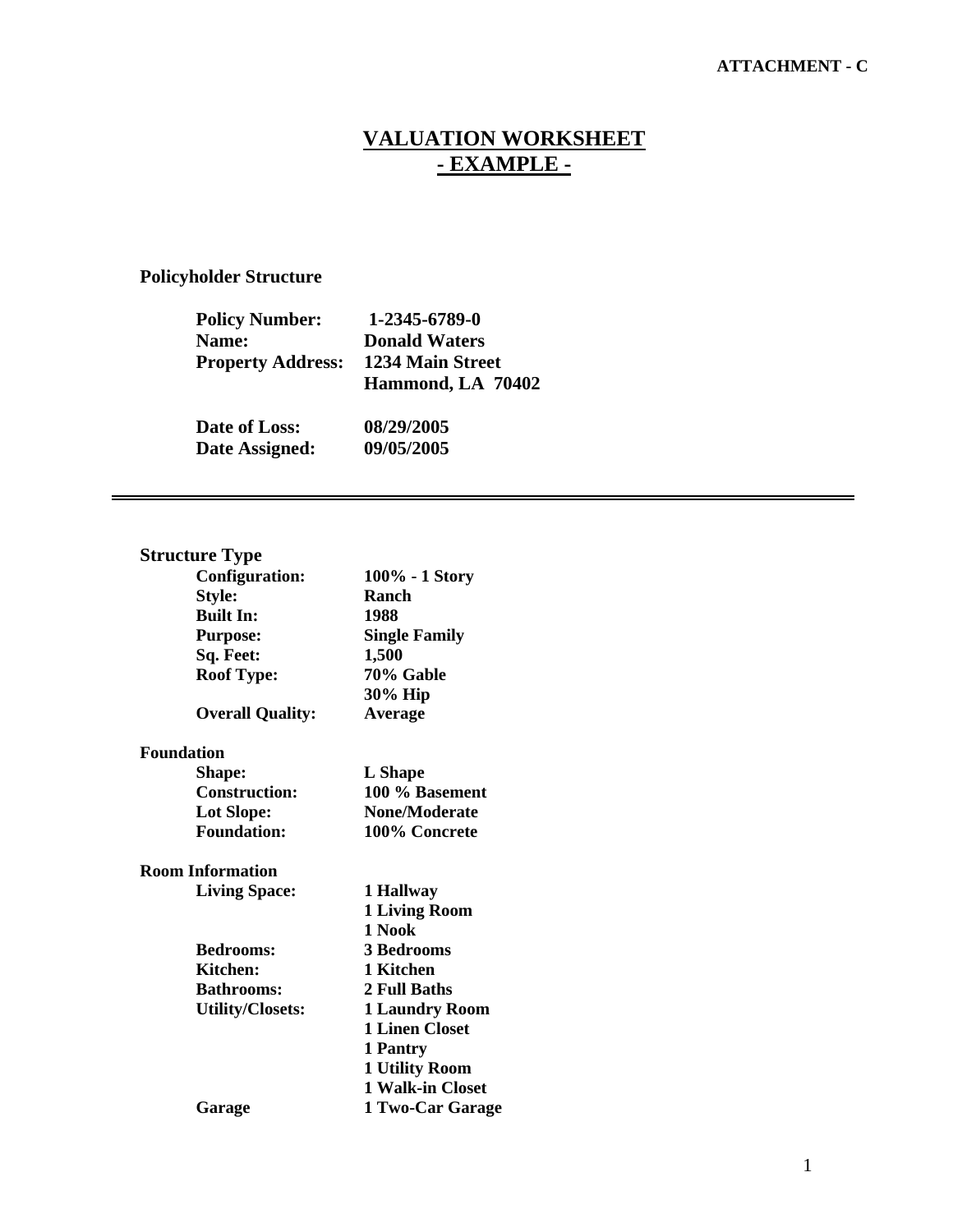### **ATTACHMENT - C**

# **VALUATION WORKSHEET - EXAMPLE -**

| <b>Room Finishes and Features</b>   |                                                                                                       |  |  |
|-------------------------------------|-------------------------------------------------------------------------------------------------------|--|--|
| <b>Wall Materials</b>               | 100 % 1/2" Drywall over Wood or Steel Framing - Ready to Paint                                        |  |  |
| <b>Wall Finishes</b>                | 75% Paint                                                                                             |  |  |
|                                     | 10% Open – No wall or included in home's exterior wall finish                                         |  |  |
|                                     | 15% Wallpaper                                                                                         |  |  |
| <b>Ceiling Finishes</b>             | <b>100% Paint</b>                                                                                     |  |  |
| <b>Floor Covering</b>               | 70% Carpet                                                                                            |  |  |
|                                     | 30% Ceramic Tile/Slate                                                                                |  |  |
| <b>Room Features</b>                | <b>1 Cathedral/Vaulted Ceiling</b>                                                                    |  |  |
|                                     | 2 Ceiling Fan                                                                                         |  |  |
|                                     | <b>3 Corner or Crown Molding</b>                                                                      |  |  |
|                                     | <b>3 Chair Rail</b>                                                                                   |  |  |
|                                     | <b>8 Recessed Lights</b>                                                                              |  |  |
|                                     | 1 Chandelier                                                                                          |  |  |
| Avg. Interior Wall Height           | 8'0''                                                                                                 |  |  |
| <b>Kitchen and Bathroom</b>         |                                                                                                       |  |  |
| <b>Kitchen Appliances</b>           | 1 Garbage Disposal                                                                                    |  |  |
|                                     | 1 Dishwasher                                                                                          |  |  |
|                                     | 1 Range Hood                                                                                          |  |  |
| <b>Bath Fixtures &amp; Features</b> | 1 Acrylic/Fiberglass Tub or Shower Surround                                                           |  |  |
|                                     | <b>1 Ceramic Tile tub or Shower Surround</b>                                                          |  |  |
|                                     | 1 Extra sink (one sink is included w/each bathroom)                                                   |  |  |
| <b>Counter/Vanity Tops</b>          | 50% Plastic Laminate Countertop                                                                       |  |  |
|                                     | 50% Tile Countertop                                                                                   |  |  |
| <b>Cabinet/Vanity Features</b>      | 1 Peninsula Bar (enter the number in all selected rooms)<br>1 Island                                  |  |  |
| <b>HVAC</b>                         |                                                                                                       |  |  |
| <b>Heating, AC, and Fireplace</b>   | <b>1 Forced Air Heating System</b><br><b>1 Central Air Conditioning</b><br><b>1 Masonry Fireplace</b> |  |  |
| <b>Home Specialty</b>               | <b>1 Intercom System</b>                                                                              |  |  |
|                                     |                                                                                                       |  |  |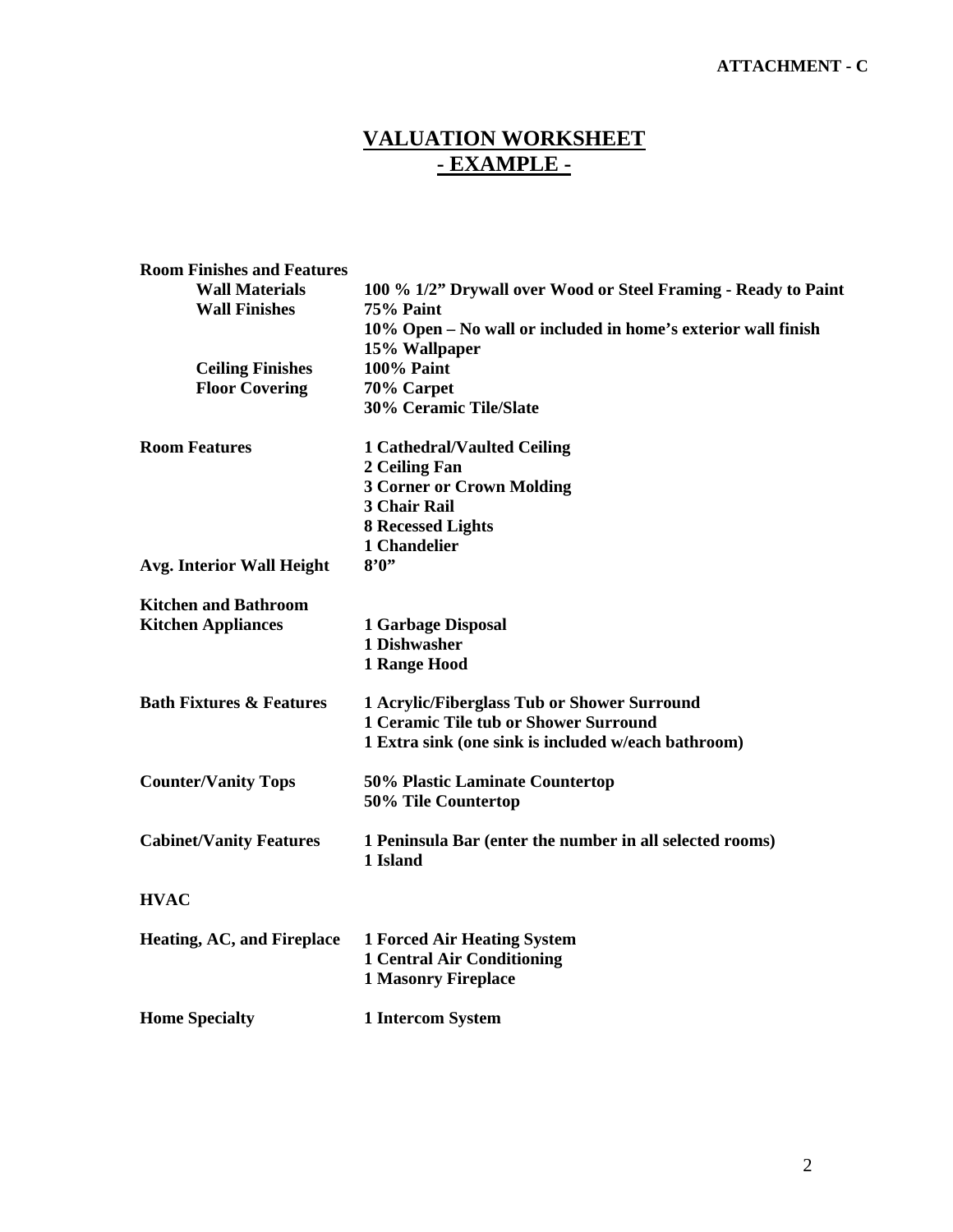## **VALUATION WORKSHEET - EXAMPLE -**

### **Appurtenant Private Structures - Garage**

| <b>Interior Wall Material</b>         | 100% 1/2" Drywall over wood or steel framing, ready for paint |  |
|---------------------------------------|---------------------------------------------------------------|--|
| <b>Interior Wall Finishes</b>         | $100\%$ Paint                                                 |  |
| <b>Ceiling Finishes</b>               | <b>100% Paint</b>                                             |  |
| <b>Floor Covering</b>                 | 100 % Paint/Epoxy Finish on Concrete                          |  |
| <b>Ext. Wall Finishes</b>             | 25% Brick Veneer                                              |  |
|                                       | 75 % Stucco                                                   |  |
| <b>Roof Covering</b>                  | <b>100 % Tile</b>                                             |  |
| <b>Exterior Finishes and Features</b> |                                                               |  |
| <b>Exterior Wall Finish</b>           | 25% Brick Veneer                                              |  |

| <b>Exterior Wall Finish</b> | 25% Brick Veneer         |
|-----------------------------|--------------------------|
|                             | 75 % Stucco over Framing |
| <b>Exterior Feature</b>     | <b>2 Exterior Doors</b>  |
|                             | 1 Patio Door             |
|                             | 1 Double Garage Door     |
| <b>User Defined</b>         | <b>Redwood Deck</b>      |